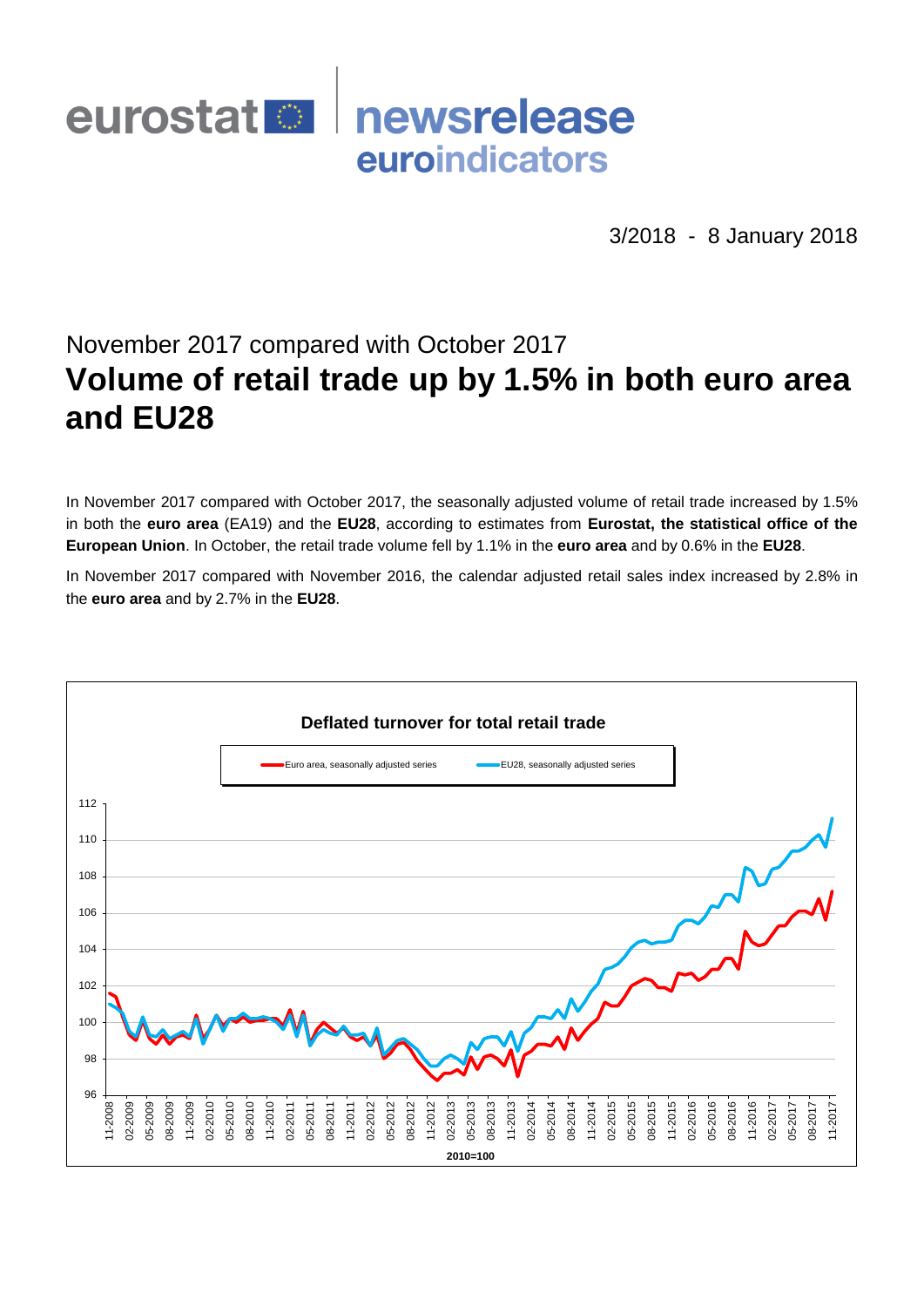### **Monthly comparison by retail sector and by Member State**

The 1.5% increase in the volume of retail trade in the **euro area** in November 2017, compared with October 2017, is due to rises of 2.3% for non-food products, of 1.2% for "Food, drinks and tobacco" and of 0.3% for automotive fuel. In the **EU28**, the 1.5% increase in the volume of retail trade is due to rises of 2.1% for non-food products, of 1.2% for "Food, drinks and tobacco" and of 0.3% for automotive fuel.

Among Member States for which data are available, the highest increases in the total retail trade volume were registered in **Portugal** (+3.9%), **Slovenia** (+2.8%), **Germany** (+2.3%) and **Croatia** (2.1%), while the only decrease was observed in **Estonia** (-0.2%).

#### **Annual comparison by retail sector and by Member State**

The 2.8% increase in the volume of retail trade in the **euro area** in November 2017, compared with November 2016, is due to rises of 4.1% for non-food products, of 1.6% for "Food, drinks and tobacco" and of 0.2% for automotive fuel. In the **EU28**, the 2.7% increase in retail trade volume is due to rises of 4.1% for non-food products, of 1.4% for "Food, drinks and tobacco" and of 0.9% for automotive fuel.

Among Member States for which data are available, the highest increases in the total retail trade volume were registered in **Romania** (+10.9%), **Poland** (+7.6%) and **Malta** (+7.0%), while the only decrease was observed in **Estonia** (-1.2%).

#### Geographical information

The **euro area** (EA19) includes Belgium, Germany, Estonia, Ireland, Greece, Spain, France, Italy, Cyprus, Latvia, Lithuania, Luxembourg, Malta, the Netherlands, Austria, Portugal, Slovenia, Slovakia and Finland.

The **European Union** (EU28) includes Belgium, Bulgaria, the Czech Republic, Denmark, Germany, Estonia, Ireland, Greece, Spain, France, Croatia, Italy, Cyprus, Latvia, Lithuania, Luxembourg, Hungary, Malta, the Netherlands, Austria, Poland, Portugal, Romania, Slovenia, Slovakia, Finland, Sweden and the United Kingdom.

#### Methods and definitions

The **index of the volume of retail trade** measures the evolution of the turnover in retail trade, adjusted for price changes (deflated), i.e. the evolution of the total amount of goods sold, based on data adjusted for calendar and seasonal effects.

**Seasonally adjusted** euro area and EU series are calculated by aggregating the seasonally adjusted national data. Eurostat carries out the seasonal adjustment of the data for those countries that do not adjust their data for seasonal effects.

Missing observations from Member States for recent months are estimated for the calculation of the euro area and the EU aggregates.

#### Revisions and timetable

Data of previous months have been revised compared to those issued in the News Release [185/2017](http://ec.europa.eu/eurostat/documents/2995521/8501081/4-05122017-AP-EN.pdf/0f94fcab-19a1-479b-a16c-721b850e02e1) of 5 December 2017. The monthly percentage change for October 2017 remained unchanged at -1.1% in the euro area and has been revised from -0.5% to -0.6% in the EU28. The annual percentage change has been revised from +0.4% to +0.2% in the euro area and from +0.9% to +0.7% in the EU28.

#### For more information

Eurostat [database section](http://ec.europa.eu/eurostat/web/short-term-business-statistics/data/database) on short-term business statistics Eurostat [Statistics Explained article](http://ec.europa.eu/eurostat/statistics-explained/index.php/Retail_trade_volume_index_overview) on the index of retail trade Th[e weights of the Member States](https://circabc.europa.eu/w/browse/5e6d1e48-056c-4c6a-8278-3ab138bcf575) in the EU and euro area aggregates (See file EU-28 EA-19 NEWS RELEASE WEIGHTINGS 2010) Eurostat €-indicators [release calendar](http://ec.europa.eu/eurostat/news/release-calendar)

> **Baiba GRANDOVSKA Tel: +352-4301-33 444 [eurostat-pressoffice@ec.europa.eu](mailto:eurostat-pressoffice@ec.europa.eu)**

Issued by: **Eurostat Press Office**

For further information on data:

**Anastassios GIANNOPLIDIS Tel: +352-4301-37 756 anastassios.giannoplidis@ec.europa.eu**



[EurostatStatistics](http://www.facebook.com/EurostatStatistics) [ec.europa.eu/eurostat/](http://ec.europa.eu/eurostat/) [@EU\\_Eurostat](http://twitter.com/EU_Eurostat)

**Media requests**: Eurostat media support / Tel: +352-4301-33 408 / [eurostat-mediasupport@ec.europa.eu](mailto:eurostat-mediasupport@ec.europa.eu)

ec.europa.eu/eurostat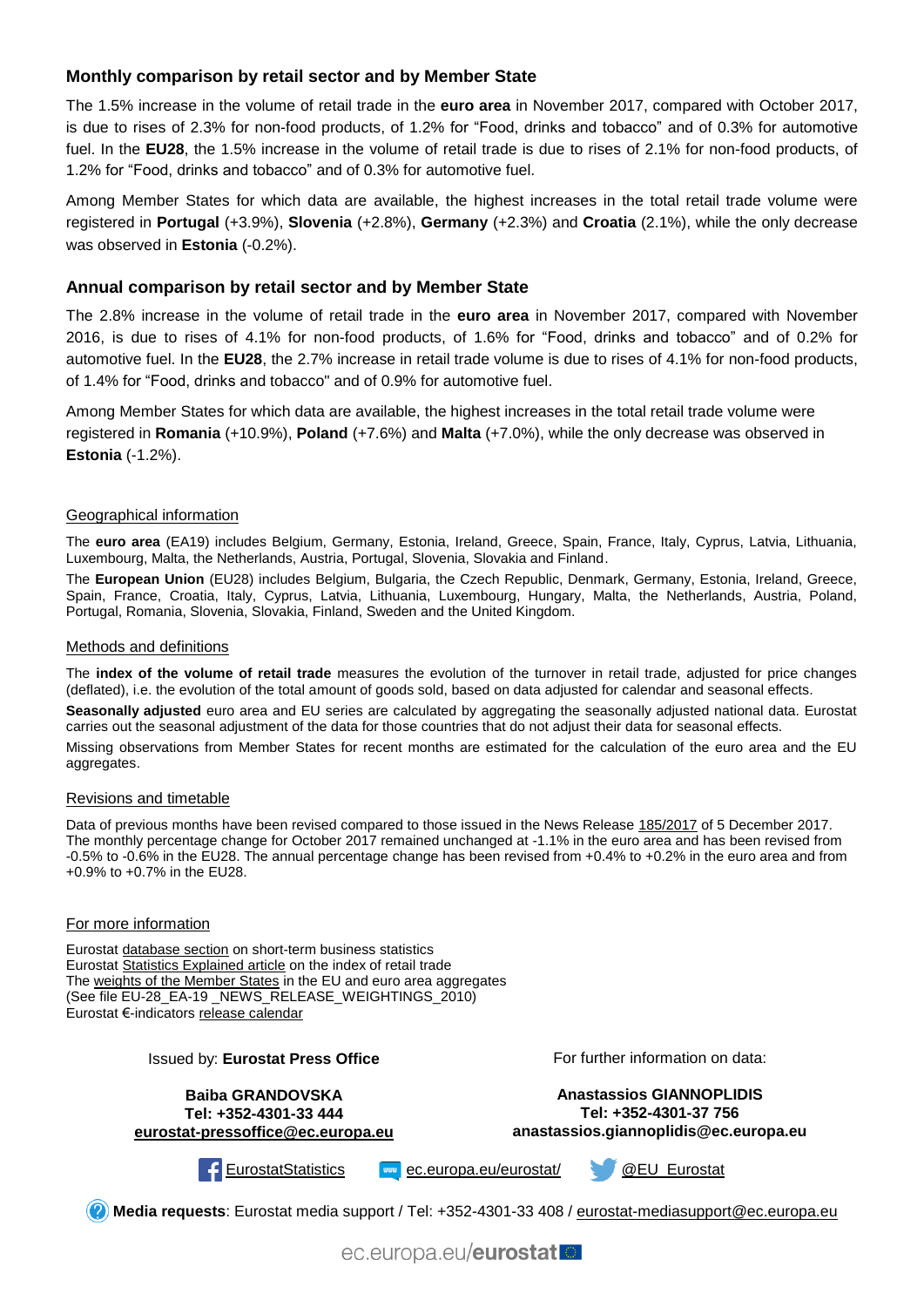## **Volume of retail trade**

% change compared with the previous month**\***

|                                                       | <b>Jun-17</b> | <b>Jul-17</b> | Aug-17 | <b>Sep-17</b> | <b>Oct-17</b> | <b>Nov-17</b> |  |  |
|-------------------------------------------------------|---------------|---------------|--------|---------------|---------------|---------------|--|--|
| <b>EA19</b>                                           |               |               |        |               |               |               |  |  |
| Total retail trade                                    | 0.3           | 0.0           | $-0.2$ | 0.8           | $-1.1$        | 1.5           |  |  |
| Food, drinks, tobacco                                 | 0.6           | $-0.5$        | 0.0    | 1.1           | $-1.6$        | 1.2           |  |  |
| Non-food products (except automotive fuel), of which: | 0.4           | 0.3           | 0.0    | 0.5           | $-1.2$        | 2.3           |  |  |
| Textiles, clothing, footwear                          | $-0.5$        | 0.2           | 0.1    | 2.0           | $-5.1$        | 5.9           |  |  |
| Electrical goods and furniture                        | 1.1           | 0.1           | $-0.3$ | 0.4           | $-0.4$        |               |  |  |
| Computer equipment, books and other                   | 0.4           | 0.8           | $-0.7$ | 0.0           | $-1.4$        |               |  |  |
| Pharmaceutical and medical goods                      | $-0.3$        | $-0.5$        | 0.9    | 0.5           | $-0.8$        | 0.6           |  |  |
| Mail orders and internet                              | $-1.3$        | 5.2           | $-1.2$ | 1.8           | $-3.8$        |               |  |  |
| Automotive fuel in specialised stores                 | 1.0           | $-0.5$        | $-0.7$ | $-0.4$        | $-0.2$        | 0.3           |  |  |
| <b>EU28</b>                                           |               |               |        |               |               |               |  |  |
| Total retail trade                                    | 0.0           | 0.2           | 0.4    | 0.3           | $-0.6$        | 1.5           |  |  |
| Food, drinks, tobacco                                 | $-0.2$        | $-0.2$        | 0.3    | 0.5           | $-1.1$        | 1.2           |  |  |
| Non-food products (except automotive fuel), of which: | 0.3           | 0.3           | 0.9    | 0.2           | $-0.8$        | 2.1           |  |  |
| Textiles, clothing, footwear                          | $-0.7$        | 0.1           | 0.0    | 2.3           | $-4.6$        | 5.2           |  |  |
| Electrical goods and furniture                        | 1.4           | 0.5           | $-0.9$ | 0.8           | 0.2           | 0.7           |  |  |
| Computer equipment, books and other                   | 0.8           | 1.0           | 1.1    | $-2.3$        | $-0.4$        | 1.5           |  |  |
| Pharmaceutical and medical goods                      | 0.3           | $-0.5$        | 1.0    | 0.6           | $-0.5$        | 0.7           |  |  |
| Mail orders and internet                              | $-1.2$        | 1.7           | 5.3    | 1.1           | $-2.2$        | 4.1           |  |  |
| Automotive fuel in specialised stores                 | 0.4           | $-0.4$        | $-0.4$ | $-0.8$        | 0.1           | 0.3           |  |  |
| The source dataset is available here.                 |               |               |        |               |               |               |  |  |
| <b>Total retail trade</b>                             | <b>Jun-17</b> | <b>Jul-17</b> | Aug-17 | <b>Sep-17</b> | <b>Oct-17</b> | <b>Nov-17</b> |  |  |

| Total retail trade    | <b>Jun-17</b>    | <b>Jul-17</b>    | Aug-17           | Sep-17 | <b>Oct-17</b> | <b>Nov-17</b>    |
|-----------------------|------------------|------------------|------------------|--------|---------------|------------------|
| <b>EA19</b>           | 0.3              | 0.0              | $-0.2$           | 0.8    | $-1.1$        | 1.5              |
| <b>EU28</b>           | 0.0              | 0.2              | 0.4              | 0.3    | $-0.6$        | 1.5              |
| <b>Belgium</b>        | $-0.1$           | $-1.0$           | $-1.1$           | 0.3    | $-0.2$        | 1.6              |
| <b>Bulgaria</b>       | $-0.7$           | 0.5              | 0.2              | 0.4    | 0.6           | 0.3              |
| <b>Czech Republic</b> | $\overline{0.6}$ | $-0.9$           | 0.4              | 1.8    | $-1.6$        | C                |
| <b>Denmark</b>        | 0.6              | 0.4              | $-0.7$           | 1.2    | $-1.3$        | 1.6              |
| Germany               | $\overline{0.8}$ | $-0.4$           | $-0.4$           | 0.8    | $-1.0$        | 2.3              |
| <b>Estonia</b>        | 0.7              | $-1.3$           | $-0.5$           | 0.9    | $-0.1$        | $-0.2$           |
| Ireland               | $-0.2$           | 0.1              | 0.5              | 1.1    | $-0.3$        | $\mathbf c$      |
| Greece                | 2.4              | 1.7              | $-2.9$           | $-0.1$ | 0.1           | C                |
| <b>Spain</b>          | 0.4              | $-0.2$           | $-0.1$           | 0.2    | $-0.9$        | 1.3              |
| France                | $-0.3$           | 0.5              | 0.3              | 1.7    | $-2.3$        | $1.2$            |
| Croatia               | $\overline{3.3}$ | 0.0              | 0.4              | $-1.9$ | $-0.7$        | $\overline{2.2}$ |
| Italy                 | 0.4              | 0.0              | 0.0              | 0.2    | $-0.4$        | $\mathbf c$      |
| <b>Cyprus</b>         | 1.1              | $-0.7$           | $\overline{0.2}$ | 1.4    | 1.1           | $\mathbf c$      |
| Latvia                | $-0.6$           | 1.0              | 0.5              | $-0.6$ | 0.3           | 1.0              |
| Lithuania             | $-1.3$           | 0.5              | 0.7              | $-0.6$ | 0.7           | $1.2$            |
| Luxembourg            | $-1.5$           | $-1.1$           | $-2.7$           | 0.0    | $-5.3$        |                  |
| <b>Hungary</b>        | 0.6              | $-0.3$           | 0.7              | 0.9    | 0.3           | 0.7              |
| <b>Malta</b>          | 0.2              | 0.4              | 1.3              | 1.1    | $-0.1$        | 0.6              |
| <b>Netherlands</b>    | 0.4              | 0.5              | $-1.0$           | 0.9    | $-0.1$        | c                |
| Austria               | 0.9              | $-0.4$           | $-1.1$           | 1.3    | $-1.7$        | 1.7              |
| Poland                | 0.7              | 0.1              | 0.0              | 0.7    | 0.6           | 1.6              |
| Portugal              | 1.7              | $-0.3$           | $-1.3$           | 1.3    | $-2.4$        | 3.9              |
| Romania               | $-0.3$           | 3.1              | 2.1              | 0.4    | 0.5           | 0.7              |
| Slovenia              | 0.7              | $\overline{1.2}$ | $-0.8$           | 0.6    | $-0.9$        | 2.8              |
| Slovakia              | 0.5              | $-0.8$           | 1.1              | 0.0    | 0.6           | 0.7              |
| Finland               | 0.6              | $\overline{0.7}$ | 0.0              | 0.6    | $-0.3$        | 1.4              |
| <b>Sweden</b>         | $-0.2$           | 0.8              | $-0.3$           | 0.7    | 0.6           | 1.2              |
| <b>United Kingdom</b> | $-1.8$           | $\overline{0.7}$ | 3.4              | $-2.7$ | 1.0           | $1.4$            |
| Norway                | $-0.6$           | 0.4              | $-0.6$           | $-0.8$ | $-0.2$        | 2.1              |
| Switzerland           | 0.9              | $-1.0$           | $-0.5$           | 1.1    | $-1.2$        | 1.3              |

\* Calendar and seasonally adjusted

: Data not available

c Confidential

The source dataset is availabl[e here.](http://appsso.eurostat.ec.europa.eu/nui/show.do?query=BOOKMARK_DS-075757_QID_-3DAD769F_UID_-3F171EB0&layout=TIME,C,X,0;GEO,L,Y,0;INDIC_BT,L,Z,0;NACE_R2,L,Z,1;S_ADJ,L,Z,2;UNIT,L,Z,3;INDICATORS,C,Z,4;&zSelection=DS-075757INDIC_BT,TOVV;DS-075757NACE_R2,G47;DS-075757UNIT,PCH_PRE;DS-075757INDICATORS,OBS_FLAG;DS-075757S_ADJ,SCA;&rankName1=UNIT_1_2_-1_2&rankName2=INDIC-BT_1_2_-1_2&rankName3=INDICATORS_1_2_-1_2&rankName4=S-ADJ_1_2_-1_2&rankName5=NACE-R2_1_2_-1_2&rankName6=TIME_1_0_0_0&rankName7=GEO_1_2_0_1&sortC=ASC_-1_FIRST&rStp=&cStp=&rDCh=&cDCh=&rDM=true&cDM=true&footnes=false&empty=false&wai=false&time_mode=ROLLING&time_most_recent=true&lang=EN&cfo=%23%23%23%2C%23%23%23.%23%23%23)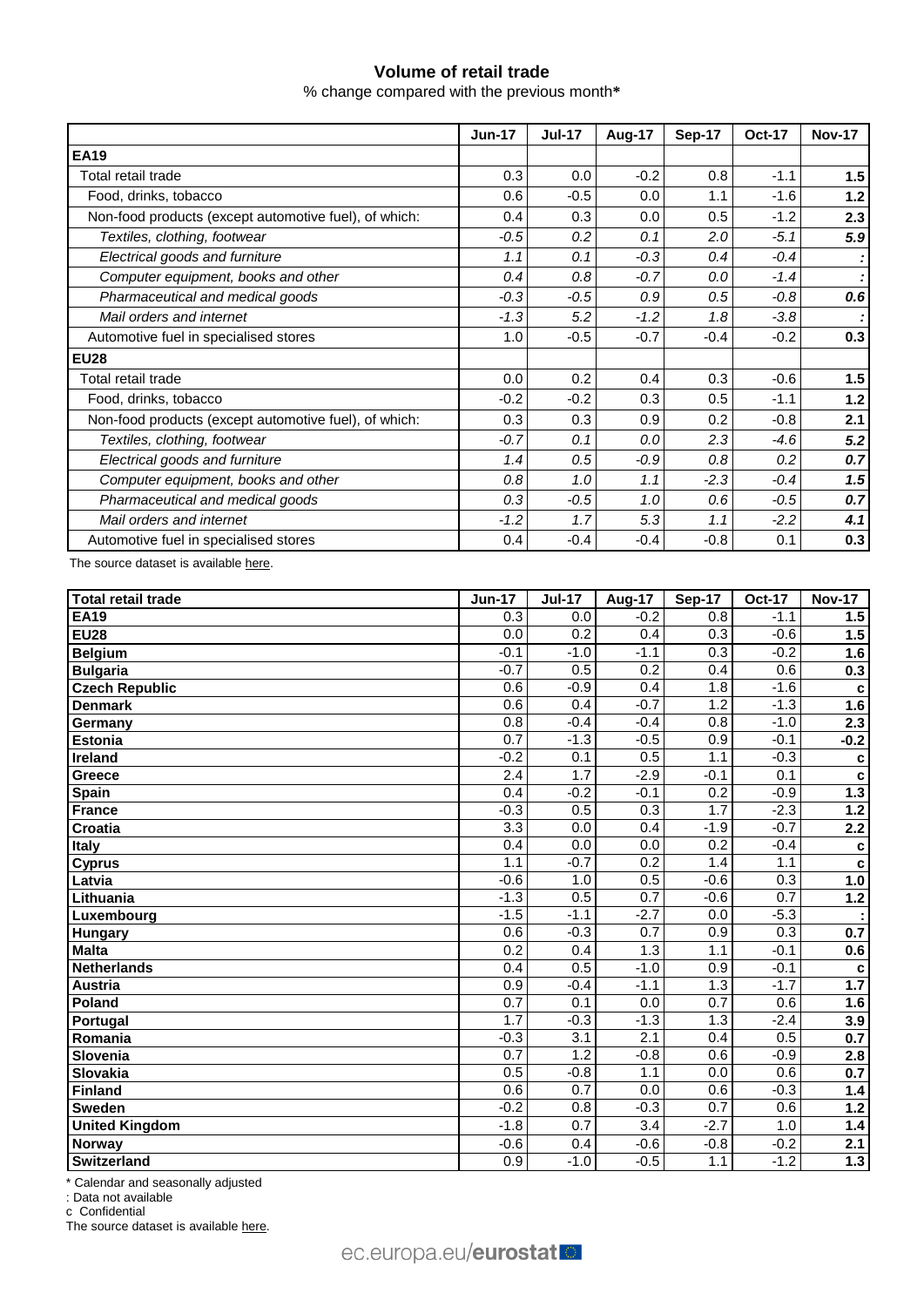## **Volume of retail trade**

% change compared with the same month of the previous year\*

|                                                       | <b>Jun-17</b> | <b>Jul-17</b> | Aug-17 | <b>Sep-17</b> | <b>Oct-17</b> | <b>Nov-17</b> |
|-------------------------------------------------------|---------------|---------------|--------|---------------|---------------|---------------|
| <b>EA19</b>                                           |               |               |        |               |               |               |
| Total retail trade                                    | 3.5           | 2.3           | 2.3    | 4.1           | 0.2           | 2.8           |
| Food, drinks, tobacco                                 | 2.8           | 1.4           | 1.3    | 2.5           | $-0.1$        | 1.6           |
| Non-food products (except automotive fuel), of which: | 3.7           | 3.5           | 3.7    | 5.7           | 0.3           | 4.1           |
| Textiles, clothing, footwear                          | 1.7           | 1.9           | 2.7    | 10.5          | $-7.0$        | 4.1           |
| Electrical goods and furniture                        | 3.7           | 3.9           | 3.6    | 5.4           | 2.1           |               |
| Computer equipment, books and other                   | 4.7           | 4.9           | 4.1    | 3.8           | 0.0           |               |
| Pharmaceutical and medical goods                      | 3.4           | 1.3           | 2.8    | 3.4           | 1.9           | 2.4           |
| Mail orders and internet                              | 7.0           | 12.9          | 11.0   | 14.0          | 4.5           |               |
| Automotive fuel in specialised stores                 | 4.3           | 1.1           | 0.0    | 0.3           | 0.2           | 0.2           |
| <b>EU28</b>                                           |               |               |        |               |               |               |
| Total retail trade                                    | 3.0           | 2.2           | 3.0    | 3.7           | 0.7           | 2.7           |
| Food, drinks, tobacco                                 | 2.0           | 1.3           | 1.4    | 1.7           | $-0.1$        | 1.4           |
| Non-food products (except automotive fuel), of which: | 3.8           | 3.3           | 4.5    | 5.7           | 1.3           | 4.1           |
| Textiles, clothing, footwear                          | 2.9           | 1.9           | 2.8    | 10.7          | $-5.2$        | 4.3           |
| Electrical goods and furniture                        | 3.9           | 4.1           | 3.2    | 5.3           | 2.7           | 3.4           |
| Computer equipment, books and other                   | 3.5           | 3.7           | 5.5    | 2.2           | -0.1          | 2.4           |
| Pharmaceutical and medical goods                      | 4.7           | 2.4           | 3.5    | 4.4           | 3.2           | 4.0           |
| Mail orders and internet                              | 8.2           | 9.0           | 15.5   | 16.3          | 9.2           | 12.4          |
| Automotive fuel in specialised stores                 | 4.1           | 1.3           | 0.9    | 0.3           | 0.8           | 0.9           |

The source dataset is available [here.](http://appsso.eurostat.ec.europa.eu/nui/show.do?query=BOOKMARK_DS-075757_QID_1411862_UID_-3F171EB0&layout=TIME,C,X,0;GEO,L,Y,0;NACE_R2,L,Y,1;INDIC_BT,L,Z,0;S_ADJ,L,Z,1;UNIT,L,Z,2;INDICATORS,C,Z,3;&zSelection=DS-075757INDIC_BT,TOVV;DS-075757UNIT,PCH_SM;DS-075757INDICATORS,OBS_FLAG;DS-075757S_ADJ,CA;&rankName1=UNIT_1_2_-1_2&rankName2=INDIC-BT_1_2_-1_2&rankName3=INDICATORS_1_2_-1_2&rankName4=S-ADJ_1_2_-1_2&rankName5=TIME_1_0_0_0&rankName6=GEO_1_0_0_1&rankName7=NACE-R2_1_0_1_1&sortR=ASC_-1_FIRST&sortC=ASC_-1_FIRST&rStp=&cStp=&rDCh=&cDCh=&rDM=true&cDM=true&footnes=false&empty=false&wai=false&time_mode=ROLLING&time_most_recent=true&lang=EN&cfo=%23%23%23%2C%23%23%23.%23%23%23)

| Total retail trade    | <b>Jun-17</b>    | <b>Jul-17</b>    | Aug-17           | <b>Sep-17</b>    | <b>Oct-17</b>    | <b>Nov-17</b>     |
|-----------------------|------------------|------------------|------------------|------------------|------------------|-------------------|
| <b>EA19</b>           | 3.5              | 2.3              | 2.3              | 4.1              | 0.2              | 2.8               |
| <b>EU28</b>           | 3.0              | 2.2              | 3.0              | 3.7              | 0.7              | 2.7               |
| <b>Belgium</b>        | 2.1              | $-1.7$           | $-1.3$           | 1.8              | $-2.6$           | 0.7               |
| <b>Bulgaria</b>       | 2.6              | 2.4              | $\overline{3.0}$ | 2.4              | $\overline{3.8}$ | 3.9               |
| <b>Czech Republic</b> | 6.9              | 5.0              | 5.2              | 7.5              | 4.0              | $\mathbf{c}$      |
| <b>Denmark</b>        | 0.9              | 1.8              | 0.3              | 2.5              | $-1.3$           | 2.3               |
| Germany               | 4.6              | 2.9              | 2.6              | 4.9              | 0.7              | 3.9               |
| <b>Estonia</b>        | $\overline{3.4}$ | 1.3              | 1.3              | 1.3              | 0.9              | $-1.2$            |
| Ireland               | $\overline{7.3}$ | 7.6              | 6.5              | 7.8              | 6.3              | $\mathbf c$       |
| Greece                | $\overline{3.7}$ | 2.5              | 0.8              | $-0.8$           | $-1.1$           | C                 |
| <b>Spain</b>          | 2.9              | $\overline{0.7}$ | 1.8              | 2.5              | $-1.0$           | 2.9               |
| France                | 3.5              | 3.9              | 3.6              | 6.2              | 1.0              | 1.8               |
| Croatia               | 8.1              | 6.0              | 6.1              | $\overline{3.7}$ | 2.1              | $\overline{5.2}$  |
| Italy                 | 1.6              | 0.6              | 1.1              | 2.0              | $-1.4$           | $\mathbf c$       |
| <b>Cyprus</b>         | 7.7              | 6.9              | $\overline{7.2}$ | $\overline{7.8}$ | 6.8              | C                 |
| Latvia                | $\overline{3.7}$ | 4.6              | 5.2              | 4.9              | 4.5              | 4.8               |
| Lithuania             | $\overline{3.0}$ | $\overline{3.3}$ | $\overline{3.0}$ | 2.4              | 1.9              | 5.0               |
| Luxembourg            | $-24.8$          | $-25.3$          | $-28.1$          | $-26.1$          | $-27.0$          |                   |
| <b>Hungary</b>        | 5.7              | 4.2              | 4.7              | 6.1              | 6.3              | 6.4               |
| <b>Malta</b>          | $\overline{3.9}$ | 2.9              | 7.0              | 10.0             | 6.7              | 7.0               |
| <b>Netherlands</b>    | 3.6              | $\overline{3.6}$ | 2.8              | 4.4              | 0.8              | C                 |
| <b>Austria</b>        | 3.0              | 2.3              | 0.1              | 1.7              | $-1.9$           | 1.8               |
| Poland                | $\overline{5.8}$ | 6.8              | 6.5              | 6.1              | $\overline{7.1}$ | 7.6               |
| Portugal              | 5.0              | 4.0              | 3.0              | 4.3              | 1.8              | 5.0               |
| Romania               | $\overline{7.3}$ | 9.6              | 15.5             | 14.3             | 12.6             | 10.9              |
| Slovenia              | 9.0              | 9.6              | 7.5              | 8.6              | 2.5              | 5.8               |
| Slovakia              | $\overline{7.8}$ | 4.9              | 6.5              | $\overline{5.1}$ | $\overline{5.7}$ | 6.1               |
| Finland               | $\overline{2.4}$ | $\overline{3.3}$ | 2.5              | 2.9              | 2.1              | 3.2               |
| <b>Sweden</b>         | 1.1              | 2.4              | 1.2              | 2.4              | $\overline{2.4}$ | $\overline{2.9}$  |
| <b>United Kingdom</b> | 0.6              | $-0.5$           | $\overline{3.5}$ | 0.6              | $-0.3$           | 0.8               |
| Norway                | 2.5              | 3.4              | 2.4              | 1.3              | 0.4              | 3.7               |
| Switzerland           | 1.8              | $-0.2$           | $-0.8$           | 0.7              | $-2.6$           | $\overline{-0.2}$ |

\* Calendar adjusted

: Data not available

c Confidential

The source dataset is availabl[e here.](http://appsso.eurostat.ec.europa.eu/nui/show.do?query=BOOKMARK_DS-075757_QID_4868268A_UID_-3F171EB0&layout=TIME,C,X,0;GEO,L,Y,0;INDIC_BT,L,Z,0;NACE_R2,L,Z,1;S_ADJ,L,Z,2;UNIT,L,Z,3;INDICATORS,C,Z,4;&zSelection=DS-075757INDIC_BT,TOVV;DS-075757NACE_R2,G47;DS-075757UNIT,PCH_SM;DS-075757INDICATORS,OBS_FLAG;DS-075757S_ADJ,CA;&rankName1=UNIT_1_2_-1_2&rankName2=INDIC-BT_1_2_-1_2&rankName3=INDICATORS_1_2_-1_2&rankName4=S-ADJ_1_2_-1_2&rankName5=NACE-R2_1_2_-1_2&rankName6=TIME_1_0_0_0&rankName7=GEO_1_2_0_1&sortC=ASC_-1_FIRST&rStp=&cStp=&rDCh=&cDCh=&rDM=true&cDM=true&footnes=false&empty=false&wai=false&time_mode=ROLLING&time_most_recent=true&lang=EN&cfo=%23%23%23%2C%23%23%23.%23%23%23)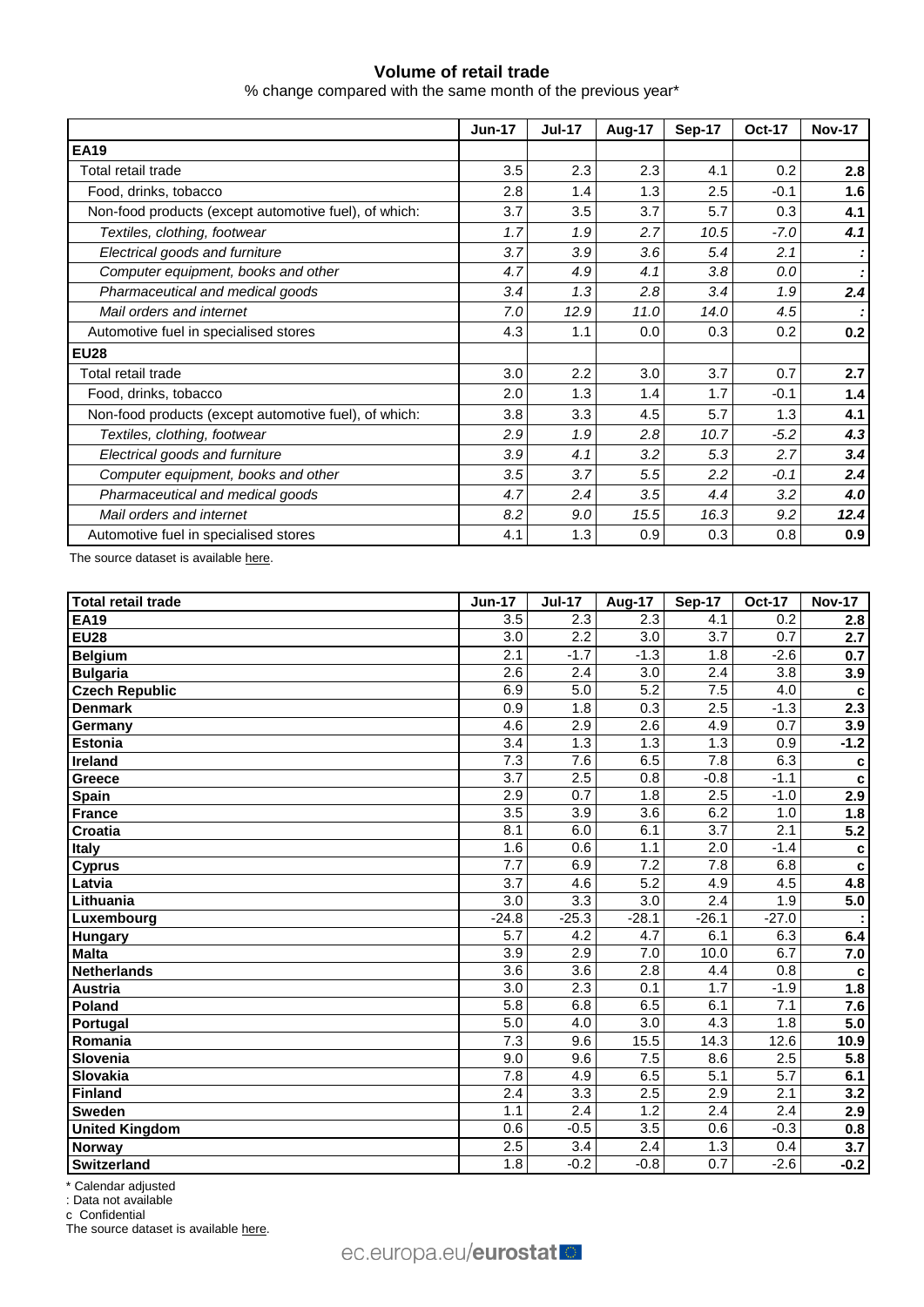## **Deflated turnover indices for total retail trade, calendar and seasonally adjusted**

(base year 2010)

|                       | 11/16 | 12/16 | 01/17 | 02/17 | 03/17 | 04/17 | 05/17 | 06/17 | 07/17 | 08/17 | 09/17 | 10/17 | 11/17 |
|-----------------------|-------|-------|-------|-------|-------|-------|-------|-------|-------|-------|-------|-------|-------|
| <b>EA19</b>           | 104.4 | 104.2 | 104.3 | 104.8 | 105.3 | 105.3 | 105.8 | 106.1 | 106.1 | 105.9 | 106.8 | 105.6 | 107.2 |
| <b>EU28</b>           | 108.3 | 107.5 | 107.6 | 108.4 | 108.5 | 108.9 | 109.4 | 109.4 | 109.6 | 110.0 | 110.3 | 109.6 | 111.2 |
| <b>Belgium</b>        | 104.8 | 105.6 | 104.1 | 102.6 | 102.9 | 103.5 | 105.1 | 105.0 | 104.0 | 102.9 | 103.2 | 103.0 | 104.6 |
| <b>Bulgaria</b>       | 142.8 | 142.8 | 143.4 | 144.6 | 144.1 | 145.4 | 145.7 | 144.7 | 145.4 | 145.7 | 146.3 | 147.2 | 147.7 |
| <b>Czech Republic</b> | 118.1 | 116.3 | 117.9 | 118.9 | 120.6 | 119.8 | 121.3 | 122.0 | 120.9 | 121.4 | 123.6 | 121.6 | c     |
| <b>Denmark</b>        | 98.5  | 97.6  | 98.5  | 98.1  | 98.2  | 99.2  | 98.4  | 99.0  | 99.4  | 98.7  | 99.9  | 98.6  | 100.2 |
| Germany               | 110.0 | 110.9 | 109.8 | 110.8 | 111.7 | 111.7 | 112.0 | 112.9 | 112.4 | 112.0 | 112.9 | 111.8 | 114.4 |
| <b>Estonia</b>        | 133.5 | 132.2 | 131.9 | 130.9 | 133.0 | 132.3 | 132.5 | 133.4 | 131.7 | 131.1 | 132.3 | 132.2 | 131.9 |
| Ireland               | 121.3 | 119.2 | 121.1 | 121.9 | 122.1 | 122.6 | 124.6 | 124.4 | 124.5 | 125.1 | 126.5 | 126.1 |       |
| Greece                | 72.1  | 70.8  | 70.9  | 73.5  | 70.8  | 71.9  | 70.6  | 72.3  | 73.5  | 71.4  | 71.3  | 71.4  | C     |
| <b>Spain</b>          | 89.2  | 89.0  | 88.1  | 88.5  | 89.3  | 90.0  | 90.3  | 90.7  | 90.5  | 90.4  | 90.6  | 89.8  | 91.0  |
| <b>France</b>         | 119.9 | 119.3 | 119.8 | 121.0 | 121.4 | 120.8 | 121.8 | 121.4 | 122.0 | 122.4 | 124.5 | 121.6 | 123.0 |
| Croatia               | 101.6 | 103.1 | 103.1 | 104.8 | 105.4 | 103.0 | 103.6 | 107.0 | 107.0 | 107.4 | 105.4 | 104.7 | 107.0 |
| <b>Italy</b>          | 95.2  | 95.0  | 96.0  | 95.5  | 95.6  | 95.7  | 95.6  | 96.0  | 96.0  | 96.0  | 96.2  | 95.8  | c     |
| <b>Cyprus</b>         | 95.6  | 95.1  | 94.3  | 96.0  | 96.9  | 98.2  | 98.3  | 99.4  | 98.7  | 98.9  | 100.3 | 101.4 | C     |
| Latvia                | 128.5 | 126.8 | 130.4 | 128.3 | 129.1 | 131.1 | 132.4 | 131.6 | 132.9 | 133.6 | 132.8 | 133.2 | 134.5 |
| Lithuania             | 139.5 | 140.3 | 141.8 | 140.9 | 142.3 | 142.1 | 144.3 | 142.4 | 143.1 | 144.1 | 143.2 | 144.2 | 145.9 |
| Luxembourg            | 48.6  | 48.0  | 47.2  | 46.8  | 46.6  | 46.0  | 45.5  | 44.8  | 44.3  | 43.1  | 43.1  | 40.8  |       |
| Hungary               | 117.9 | 118.1 | 118.6 | 118.2 | 120.3 | 119.5 | 121.5 | 122.2 | 121.8 | 122.6 | 123.7 | 124.1 | 125.0 |
| <b>Malta</b>          | 109.0 | 107.9 | 109.1 | 107.9 | 110.2 | 111.4 | 111.5 | 111.7 | 112.1 | 113.6 | 114.8 | 114.7 | 115.4 |
| <b>Netherlands</b>    | 97.3  | 96.2  | 97.7  | 96.9  | 97.9  | 98.0  | 98.7  | 99.1  | 99.6  | 98.6  | 99.5  | 99.4  |       |
| Austria               | 101.1 | 100.0 | 101.3 | 101.1 | 102.7 | 101.6 | 102.2 | 103.1 | 102.7 | 101.6 | 102.9 | 101.1 | 102.8 |
| Poland                | 119.7 | 118.1 | 122.9 | 122.2 | 123.1 | 123.2 | 124.0 | 124.9 | 125.0 | 125.0 | 125.9 | 126.6 | 128.6 |
| Portugal              | 92.1  | 91.7  | 91.4  | 92.0  | 94.0  | 93.7  | 93.9  | 95.5  | 95.2  | 94.0  | 95.2  | 92.9  | 96.5  |
| Romania               | 140.2 | 140.1 | 140.7 | 143.7 | 144.8 | 145.4 | 146.9 | 146.4 | 151.0 | 154.1 | 154.7 | 155.5 | 156.6 |
| Slovenia              | 105.3 | 106.0 | 107.7 | 109.3 | 108.4 | 106.3 | 107.4 | 108.1 | 109.4 | 108.5 | 109.2 | 108.2 | 111.2 |
| Slovakia              | 106.4 | 107.3 | 107.5 | 107.5 | 108.7 | 109.3 | 110.3 | 110.9 | 110.0 | 111.2 | 111.2 | 111.9 | 112.7 |
| <b>Finland</b>        | 105.0 | 100.1 | 105.3 | 105.2 | 104.9 | 105.6 | 105.2 | 105.8 | 106.5 | 106.5 | 107.1 | 106.8 | 108.3 |
| Sweden                | 120.2 | 118.0 | 119.3 | 119.4 | 118.6 | 119.0 | 120.0 | 119.7 | 120.6 | 120.2 | 121.0 | 121.7 | 123.2 |
| <b>United Kingdom</b> | 119.6 | 116.3 | 114.9 | 117.4 | 115.2 | 117.5 | 118.0 | 115.9 | 116.7 | 120.7 | 117.4 | 118.6 | 120.3 |
| Norway                | 108.9 | 106.9 | 108.5 | 109.7 | 110.0 | 110.3 | 112.0 | 111.3 | 111.8 | 111.1 | 110.2 | 110.0 | 112.3 |
| Switzerland           | 104.9 | 103.2 | 104.4 | 105.0 | 106.5 | 103.4 | 103.9 | 104.8 | 103.7 | 103.2 | 104.3 | 103.1 | 104.4 |

: Data not available

c Confidential

The source dataset is available [here.](http://appsso.eurostat.ec.europa.eu/nui/show.do?query=BOOKMARK_DS-075757_QID_7EF248B9_UID_-3F171EB0&layout=TIME,C,X,0;GEO,L,Y,0;INDIC_BT,L,Z,0;NACE_R2,L,Z,1;S_ADJ,L,Z,2;UNIT,L,Z,3;INDICATORS,C,Z,4;&zSelection=DS-075757INDIC_BT,TOVV;DS-075757NACE_R2,G47;DS-075757UNIT,I10;DS-075757INDICATORS,OBS_FLAG;DS-075757S_ADJ,SCA;&rankName1=UNIT_1_2_-1_2&rankName2=INDIC-BT_1_2_-1_2&rankName3=INDICATORS_1_2_-1_2&rankName4=S-ADJ_1_2_-1_2&rankName5=NACE-R2_1_2_-1_2&rankName6=TIME_1_0_0_0&rankName7=GEO_1_2_0_1&sortC=ASC_-1_FIRST&rStp=&cStp=&rDCh=&cDCh=&rDM=true&cDM=true&footnes=false&empty=false&wai=false&time_mode=ROLLING&time_most_recent=true&lang=EN&cfo=%23%23%23%2C%23%23%23.%23%23%23)